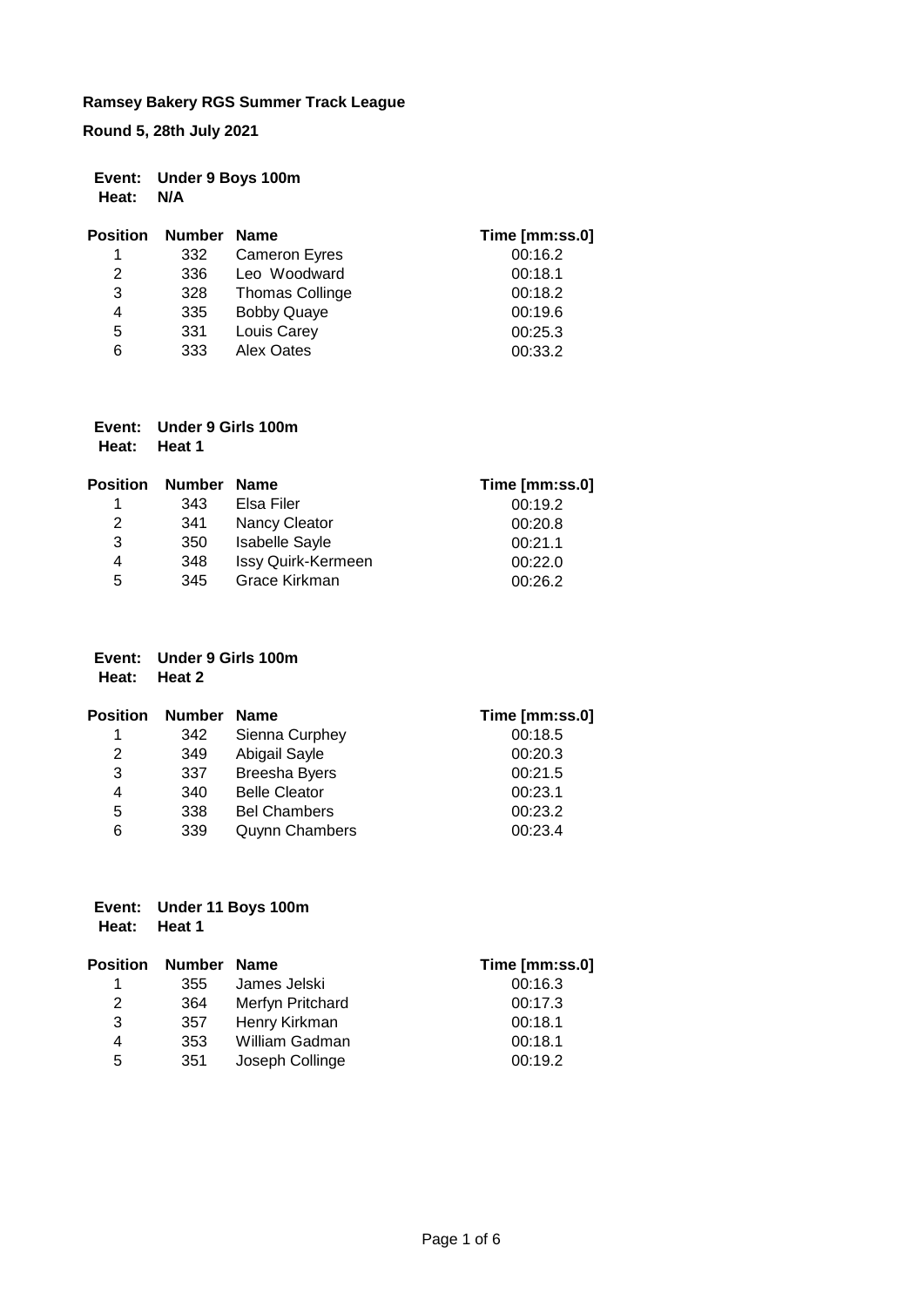**Round 5, 28th July 2021**

| Event: Under 11 Boys 100m |
|---------------------------|
| Heat: Heat 2              |

|   | <b>Position Number Name</b> |                        | Time [mm:ss.0] |
|---|-----------------------------|------------------------|----------------|
|   | 360.                        | Cailum McCann          | 00:16.9        |
| 2 | 352                         | Tobi Duncan            | 00:18.2        |
| 3 | 356                         | Ollie Kennaugh         | 00:19.4        |
| 4 | 359                         | <b>Matthew Livesey</b> | 00:22.4        |

## **Event: Under 11 Girls 100m Heat: Heat 1**

| <b>Position</b> | <b>Number</b> | <b>Name</b>    | Time [mm:ss.0] |
|-----------------|---------------|----------------|----------------|
|                 | 379           | Issy Kennaugh  | 00:16.5        |
| 2               | 383           | Eva Scott      | 00:19.0        |
| 3               | 367           | Grayse Blencoe | 00:19.1        |
| 4               | 373           | Aalin Forgie   | 00:21.1        |
| 5               | 382           | Louisa Oates   | 00:21.1        |
| 6               | 372           | Emma Dorricott | 00:24.8        |

#### **Event: Under 11 Girls 100m Heat: Heat 2**

| <b>Position</b> | Number | <b>Name</b>            | Time [mm:ss.0] |
|-----------------|--------|------------------------|----------------|
| 1               | 377    | Imogen Howard          | 00:17.3        |
| 2               | 376    | Lille Hope             | 00:18.6        |
| 3               | 381    | <b>Bailey McMullan</b> | 00:18.7        |
| 4               | 380    | <b>Eleanor Lyness</b>  | 00:19.1        |
| 5               | 374    | Erin Fox               | 00:20.1        |
| 6               | 375    | Annabelle Hinstridge   | 00:22.0        |
| 7               | 378    | Jessica Jelski         | 00:22.6        |

#### **Event: Under 7 Boys 200m Heat: N/A**

| Position | Number | <b>Name</b>                     | Time [mm:ss.0] |
|----------|--------|---------------------------------|----------------|
| 1        | 301    | Oisin Brook                     | 00:45.8        |
| 2        | 314    | <b>Teddy Thompson-Broadbent</b> | 00:47.7        |
| 3        | 309    | Joseph Hinstridge               | 00:48.4        |
| 4        | 313    | Felix Thompson-Broadbent        | 00:55.1        |
| 5        | 306    | George Filer                    | 00:56.9        |
| 6        | 312    | Robby Quirk-Kermeen             | 00:59.3        |
| 7        | 308    | Archie Gadman                   | 00:59.8        |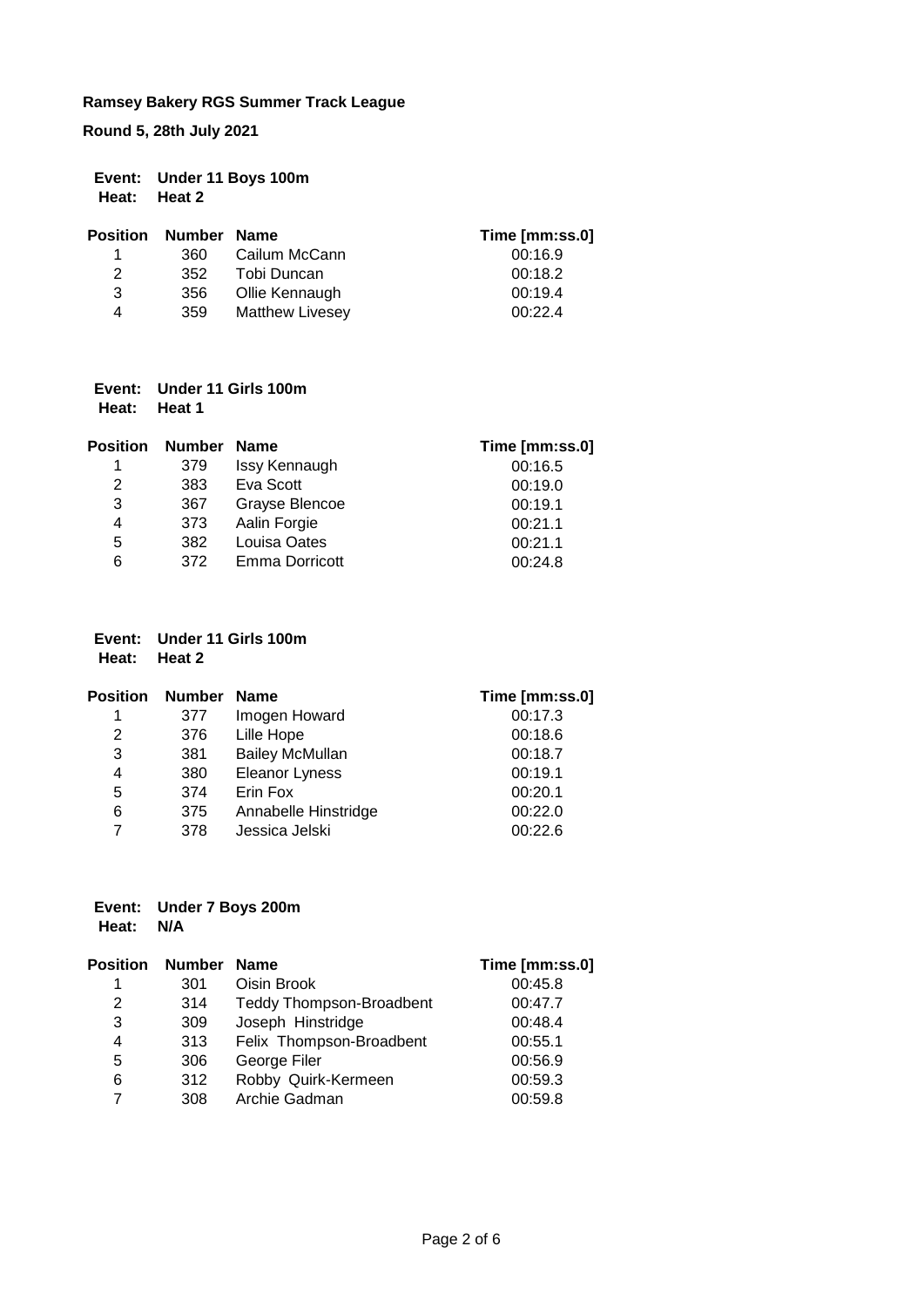**Round 5, 28th July 2021**

|              | Event: Under 7 Girls 200m |
|--------------|---------------------------|
| Heat: Heat 1 |                           |

| <b>Position</b> | Number Name |                        | Time [mm:ss.0] |
|-----------------|-------------|------------------------|----------------|
| 1.              | 323         | Eva Pritchard          | 00:50.3        |
| 2               | 318         | <b>Willow Curphey</b>  | 00:51.1        |
| 3               | 325         | <b>Florence Quayle</b> | 00:54.3        |
| 4               | 317         | Eleanor Collinge       | 00:58.0        |

|       | Event: Under 7 Girls 200m |
|-------|---------------------------|
| Heat: | <b>Heat 2</b>             |

|      |                   | Time [mm:ss.0]        |
|------|-------------------|-----------------------|
| 321  | Fola Lewis        | 00:47.1               |
| 320  | Molly Feeney      | 00:54.5               |
| .316 | Chloe Carey       | 00:57.4               |
| 385  | Zara Cowley-Hardy | 00:59.9               |
|      |                   | Number<br><b>Name</b> |

## **Event: Under 9 Boys 600m Heat: N/A**

| <b>Position</b> | Number Name |                        | Time [mm:ss.0] |
|-----------------|-------------|------------------------|----------------|
| 1               | 332         | <b>Cameron Eyres</b>   | 02:15.9        |
| 2               | 336         | Leo Woodward           | 02:20.8        |
| 3               | 328         | <b>Thomas Collinge</b> | 02:48.3        |
| 4               | 335         | <b>Bobby Quaye</b>     | 02:48.4        |
| 5               | 331         | Louis Carey            | 03:19.1        |
| 6               | 333         | Alex Oates             | 04:00.5        |

#### **Event: Under 9 Girls 600m Heat: N/A**

| <b>Position</b> | <b>Number</b> | <b>Name</b>               | Time [mm:ss.0] |
|-----------------|---------------|---------------------------|----------------|
|                 | 342           | Sienna Curphey            | 02:34.9        |
| 2               | 349           | Abigail Sayle             | 02:41.4        |
| 3               | 341           | Nancy Cleator             | 02:44.5        |
| 4               | 343           | Elsa Filer                | 02:52.5        |
| 5               | 337           | <b>Breesha Byers</b>      | 02:57.1        |
| 6               | 350           | <b>Isabelle Sayle</b>     | 03:00.9        |
| 7               | 338           | <b>Bel Chambers</b>       | 03:02.9        |
| 8               | 348           | <b>Issy Quirk-Kermeen</b> | 03:04.9        |
| 9               | 340           | <b>Belle Cleator</b>      | 03:07.4        |
| 10              | 345           | Grace Kirkman             | 03:08.5        |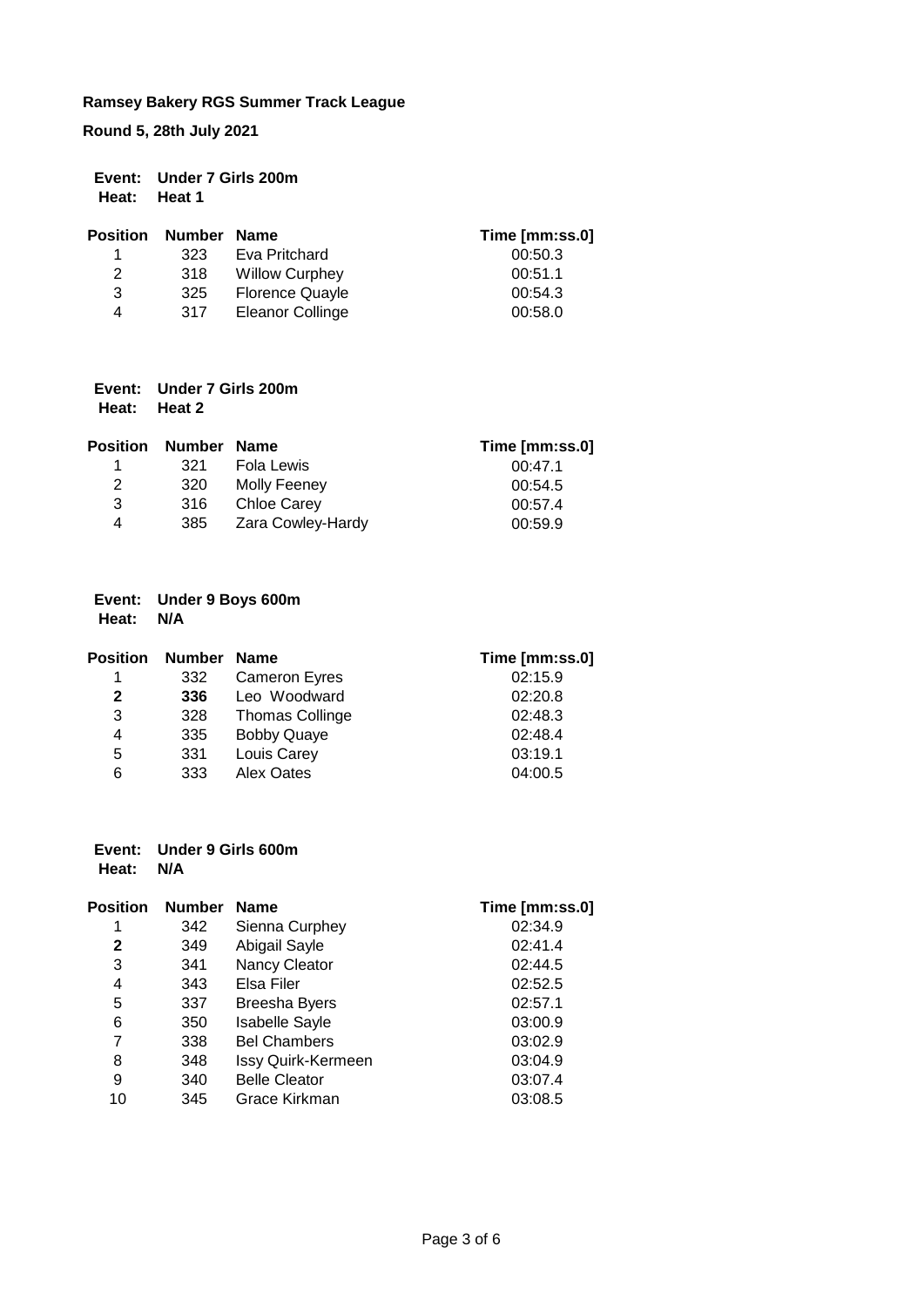**Round 5, 28th July 2021**

|           | Event: Under 11 Boys 1200m |
|-----------|----------------------------|
| Heat: N/A |                            |

| <b>Position</b> | <b>Number</b> | <b>Name</b>            | Time [mm:ss.0] |
|-----------------|---------------|------------------------|----------------|
| 1               | 355           | James Jelski           | 05:08.2        |
| 2               | 364           | Merfyn Pritchard       | 05:28.7        |
| 3               | 353           | William Gadman         | 05:31.0        |
| 4               | 351           | Joseph Collinge        | 05:41.3        |
| 5               | 356           | Ollie Kennaugh         | 05:47.8        |
| 6               | 360           | Cailum McCann          | 06:02.6        |
| 7               | 357           | Henry Kirkman          | 06:44.7        |
| 8               | 352           | Tobi Duncan            | 06:44.9        |
| 9               | 359           | <b>Matthew Livesey</b> | 06:59.4        |

#### **Event: Under 11 Girls 1200m Heat: Heat 1**

| <b>Position</b> | Number | <b>Name</b>           | Time [mm:ss.0] |
|-----------------|--------|-----------------------|----------------|
| 1               | 380    | Eleanor Lyness        | 05:48.0        |
| 2               | 383    | Eva Scott             | 06:15.1        |
| 3               | 373    | Aalin Forgie          | 06:40.4        |
| 4               | 382    | Louisa Oates          | 07:29.0        |
| 5               | 375    | Annabelle Hinstridge  | 07:40.2        |
| 6               | 378    | Jessica Jelski        | 07:40.8        |
|                 | 372    | <b>Emma Dorricott</b> | 08:13.3        |

## **Event: Under 11 Girls 1200m Heat: Heat 2**

| <b>Position</b> | <b>Number</b> | <b>Name</b>            | Time [mm:ss.0] |
|-----------------|---------------|------------------------|----------------|
| 1               | 379           | Issy Kennaugh          | 05:23.6        |
| 2               | 374           | Erin Fox               | 05:40.5        |
| 3               | 377           | Imogen Howard          | 05:46.4        |
| 4               | 376           | Lille Hope             | 05:50.5        |
| 5               | 381           | <b>Bailey McMullan</b> | 05:59.7        |
| 6               | 367           | Grayse Blencoe         | 05:59.8        |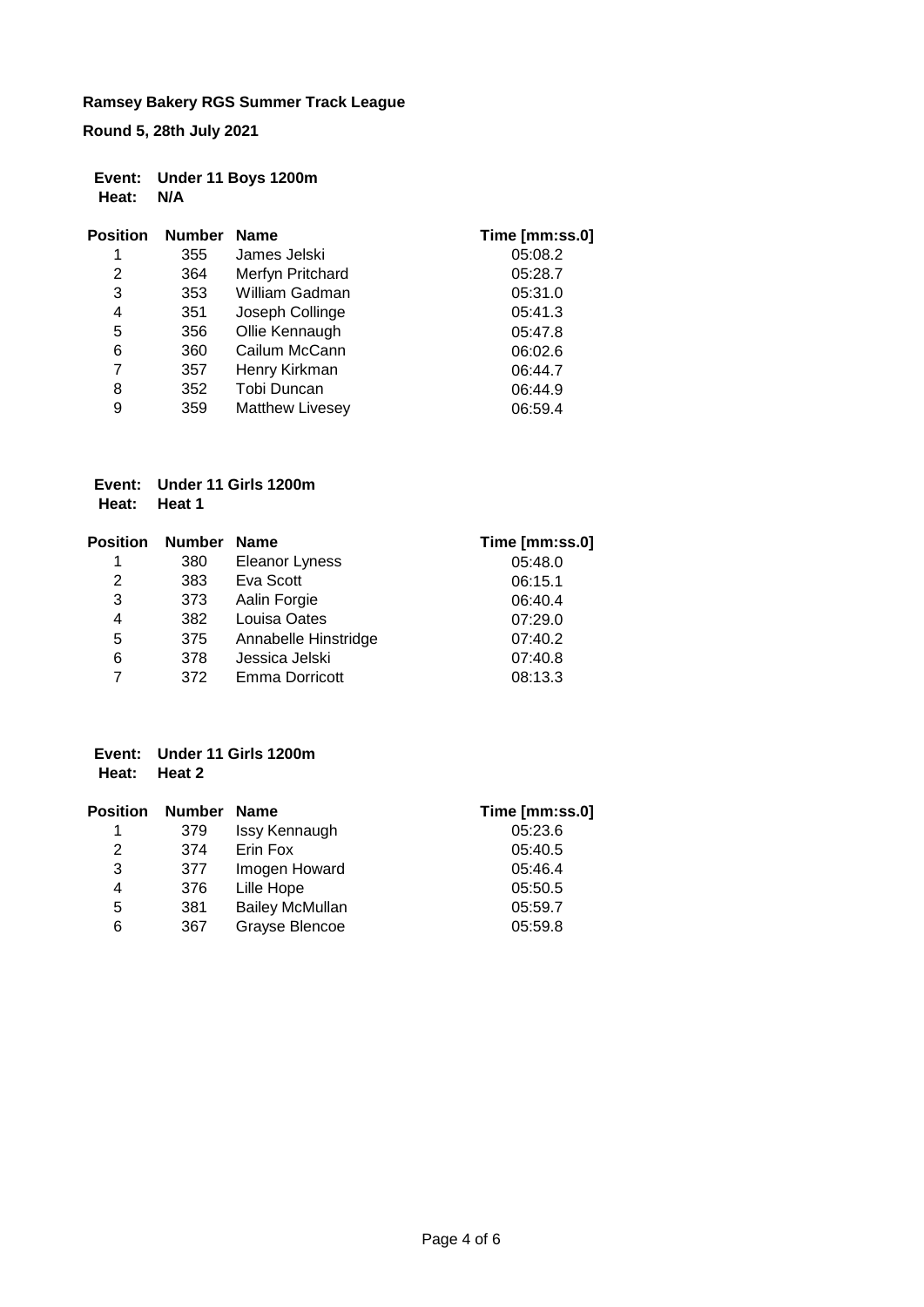**Round 5, 28th July 2021**

| Event: | <b>Under 9 Boys Throw Howler</b> |
|--------|----------------------------------|
| Heat:  | N/A                              |

| <b>Position</b> | <b>Number</b> | <b>Name</b>            | Meters.cm |
|-----------------|---------------|------------------------|-----------|
|                 | 336           | Leo Woodward           | 19.60     |
| 2               | 332           | <b>Cameron Eyres</b>   | 18.20     |
| 3               | 335           | <b>Bobby Quaye</b>     | 17.90     |
| 4               | 328           | <b>Thomas Collinge</b> | 14.40     |
| 5               | 333           | Alex Oates             | 7.60      |
| 6               | 331           | Louis Carey            | 6.70      |

| Event: | Under 9 Girls Throw Howler |
|--------|----------------------------|
| Heat:  | N/A                        |

| <b>Position</b> | <b>Number</b> | <b>Name</b>           | Meters.cm |
|-----------------|---------------|-----------------------|-----------|
| 1               | 338           | <b>Bel Chambers</b>   | 11.60     |
| 2               | 342           | Sienna Curphey        | 11.50     |
| 3               | 349           | Abigail Sayle         | 11.15     |
| 4               | 343           | Elsa Filer            | 9.90      |
| 5               | 350           | <b>Isabelle Sayle</b> | 8.70      |
| 6               | 337           | <b>Breesha Byers</b>  | 8.40      |
| 7               | 341           | Nancy Cleator         | 7.95      |
| 8               | 348           | Issy Quirk-Kermeen    | 7.90      |
| 9               | 340           | <b>Belle Cleator</b>  | 7.40      |
| 10              | 339           | <b>Quynn Chambers</b> | 5.80      |
| 11              | 345           | Grace Kirkman         | 5.30      |

#### **Event: Under 11 Boys Long Jump Heat:**

| <b>Position</b> | <b>Number</b> | <b>Name</b>            | Meters.cm |
|-----------------|---------------|------------------------|-----------|
| 1               | 355           | James Jelski           | 3.63      |
| 2               | 356           | Ollie Kennaugh         | 2.65      |
| 3               | 352           | Tobi Duncan            | 2.60      |
| 4               | 353           | William Gadman         | 2.59      |
| 5               | 351           | Joseph Collinge        | 2.50      |
| 6               | 357           | Henry Kirkman          | 2.43      |
| 7               | 364           | Merfyn Pritchard       | 2.23      |
| 8               | 360           | Cailum McCann          | 2.12      |
| 9               | 359           | <b>Matthew Livesey</b> | 1.45      |